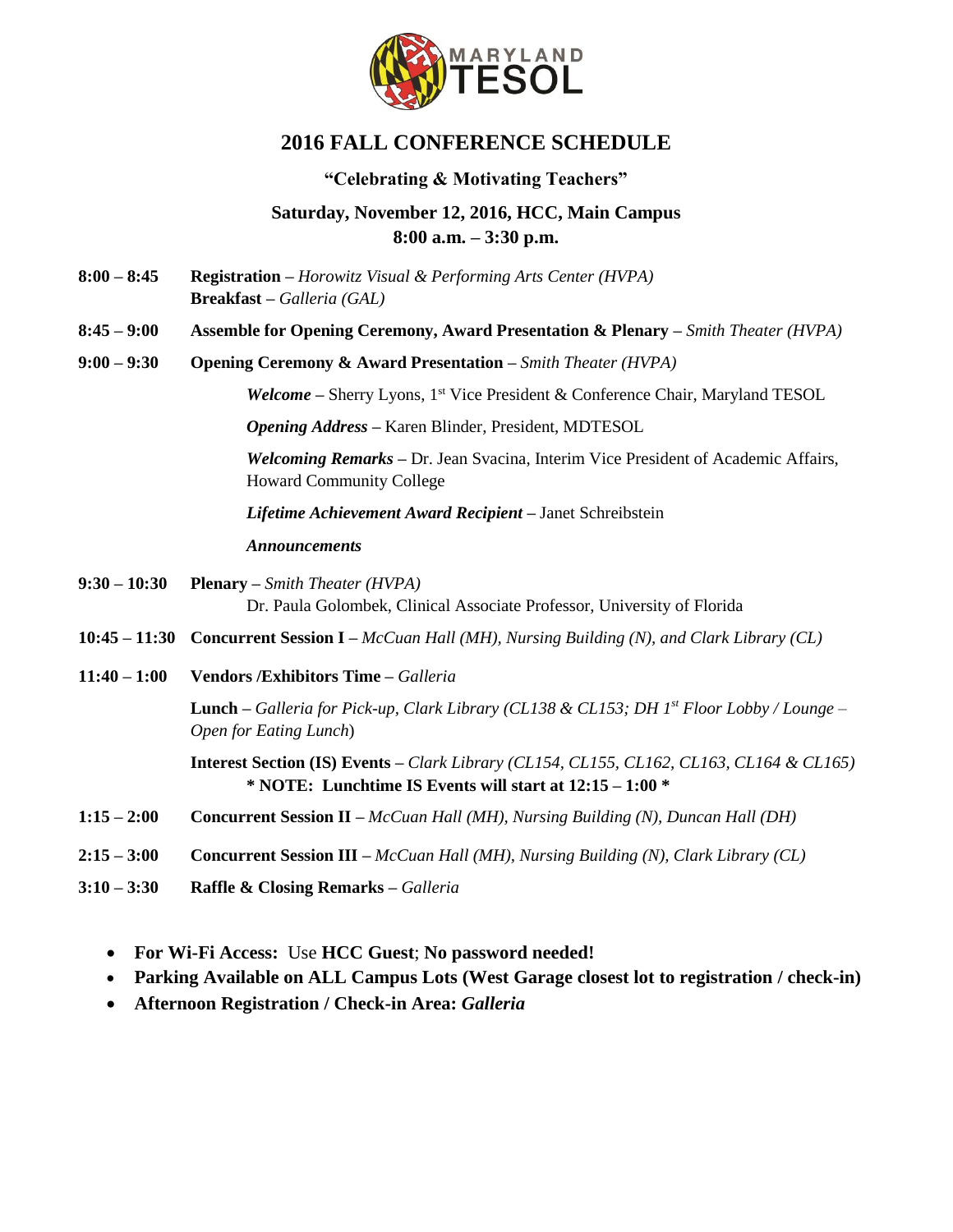

# **Campus Site Map**



## **Horowitz Visual & Performing Arts Center (HVPA)**

• Registration

### **Smith Theater in HVPA**

- Opening Ceremony & Award Presentation
- Plenary

#### **Galleria in Clark Library (CL)**

- Breakfast
- Lunch (pick-up site and available rooms for eating)
- Vendors/Exhibitors
- Interest Section Events Lunch Discussions (Rooms are in CL)
- Raffle (at end of the day)

## **Concurrent Sessions** (*in four (4) different buildings; MH, N, and CL are connected; DH across the Quad)*

- McCuan Hall (MH)
- Nursing Building (N)
- Clark Library (CL)
- Duncan Hall (DH) (additional site for eating lunch  $-DH$  1<sup>st</sup> floor lobby / lounge)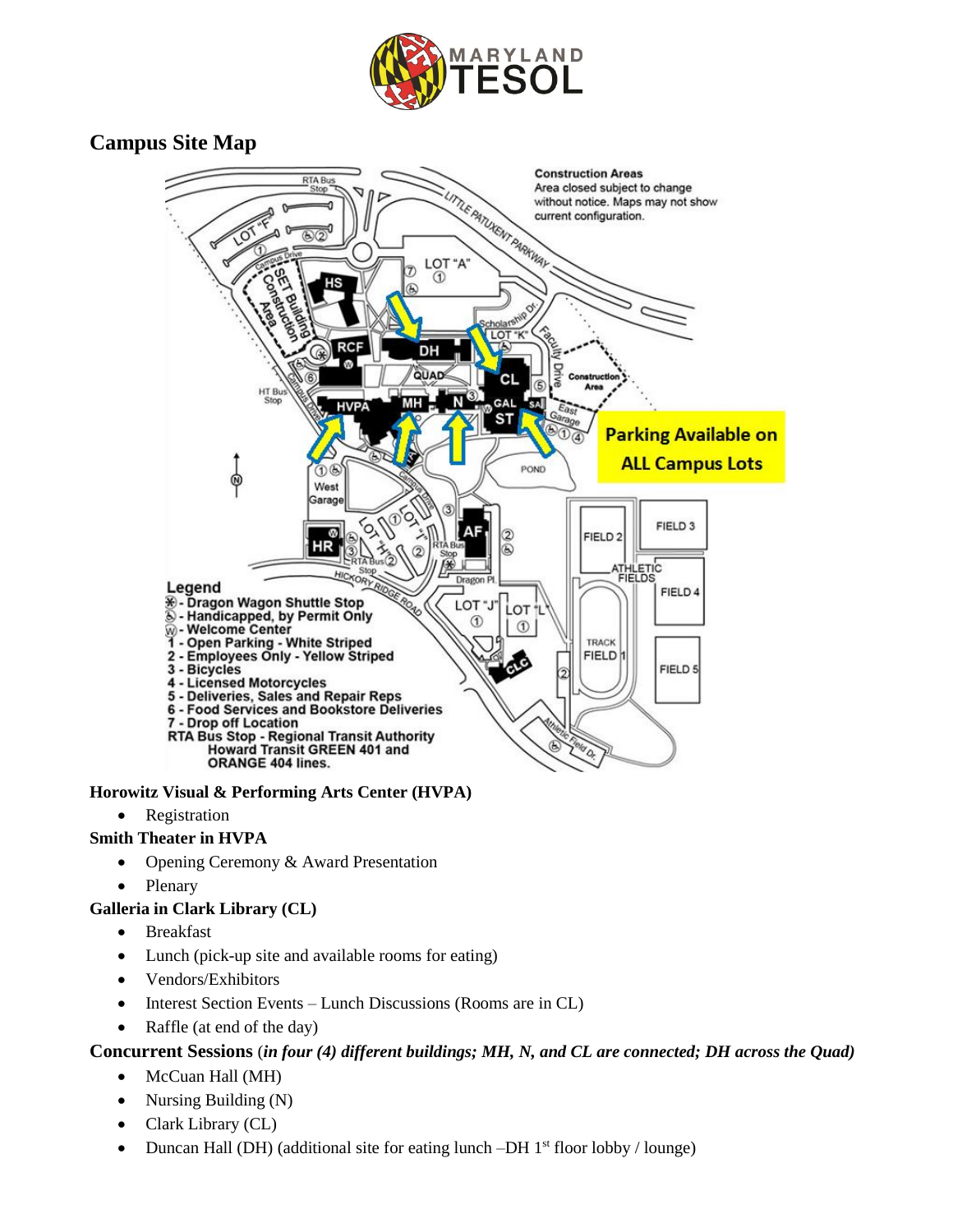

| <b>SCHEDULE AT A GLANCE</b>                                                                                                                                                              |                                                                                                                                                 |                                                                                                                                                                                                                                                          |                                                                                                                                                                  |  |  |
|------------------------------------------------------------------------------------------------------------------------------------------------------------------------------------------|-------------------------------------------------------------------------------------------------------------------------------------------------|----------------------------------------------------------------------------------------------------------------------------------------------------------------------------------------------------------------------------------------------------------|------------------------------------------------------------------------------------------------------------------------------------------------------------------|--|--|
| <b>Session I</b><br>$10:45 - 11:30$ AM                                                                                                                                                   | <b>Interest Section (IS) Lunch</b><br><b>Roundtable Discussions</b><br>$12:15 - 1:00$ PM<br>Please pick up box lunch &<br>join an IS Roundtable | <b>Session II</b><br>$1:15 - 2:00$ PM                                                                                                                                                                                                                    | <b>Session III</b><br>$2:15 - 3:00$ PM                                                                                                                           |  |  |
| A New ELT Credential: The<br><b>Peace Corps TEFL</b><br><b>Certificate</b><br>Brady, B.<br>IS: Tchr Ed, Prog Admin<br><b>Room: CL 138</b>                                                | <b>Adult Education IS Lunch</b><br>Roundtable<br>Co-Chairs: Cecil, D. & Torres,<br>J.<br><b>Room: CL 162</b>                                    | <b>ACTivate Language</b><br>Learning: Drama in the<br><b>TESOL</b> classroom<br>Kidwell, T. & Groff, J.<br>IS: Elem, Adult, Higher Ed<br><b>Room: DH 217</b>                                                                                             | <b>Common European</b><br><b>Framework - Adapting and</b><br><b>Aligning Curriculum</b><br>Wagoner, S.<br>IS: Elem, Sec, Higher, Adult Ed<br><b>Room: CL 156</b> |  |  |
| "Bridging Cultures" -<br><b>Understanding Russia</b><br>through Cultural Immersion<br>McQuade, K., Robbins, E. &<br>Theroux, T.<br>IS: Elem, Sec, Tchr, Higher Ed<br><b>Room: MH 116</b> | <b>Advocacy IS Lunch</b><br>Roundtable<br>Co-Chairs: Theroux, T. &<br>Shaughnessy, C.<br><b>Room: CL 164</b>                                    | <b>Charging Up Your ESL Class</b><br>with Warm-Ups and<br><b>Icebreakers!</b><br>Gimble, C. & Dayberry, H.<br>IS: Adult, Higher Ed<br><b>Room: DH 218</b>                                                                                                | <b>Engage ELLs with Dialogic</b><br><b>Reason:A Framework for</b><br><b>Teachers</b><br>Budde, C.<br>IS: Elem, Tchr Ed<br><b>Room: CL 155</b>                    |  |  |
| <b>Building Academic Language</b><br>and Reading Comprehension<br>in $K-3$<br>Malykhina, I.<br>IS: Elem Ed<br><b>Room: CL 153</b>                                                        | <b>Elementary Education IS</b><br><b>Lunch Roundtable</b><br>Co-Chairs: Eckhaus, T. &<br>Miller, K.<br><b>Room: CL 163</b>                      | <b>Creating Professional Development Pathways through</b><br><b>MDTESOL</b> and TESOL<br>Crandall, J., Monti, S., Wolfe, C. & Verratti, R.<br><b>SPOTLIGHT</b><br>Special Double-Session: 1:15 - 3:00 pm<br>IS: Tchr Ed, Adult Ed<br><b>Room: MH 116</b> |                                                                                                                                                                  |  |  |
| <b>Burlington English Career</b><br><b>Pathways and Extensions</b><br>Winstead, C.<br><b>Exhibitor Session</b><br>IS: Adult, Higher, Tchr Ed<br><b>Room: CL 155</b>                      | <b>Graduate Student IS Lunch</b><br>Roundtable<br>Co-Chairs: Kidwell, T. &<br>Lokey, A.<br><b>Room: CL 155</b>                                  | <b>Helping Students</b><br><b>Communicate Openness to</b><br><b>Diversity</b><br>George, J.<br>IS: Higher Ed<br><b>Room: DH 208</b>                                                                                                                      | <b>English in a Time of ISIS</b><br>Chung, M. & Blanca, M.<br>IS: Adult Ed<br><b>Room: N115</b>                                                                  |  |  |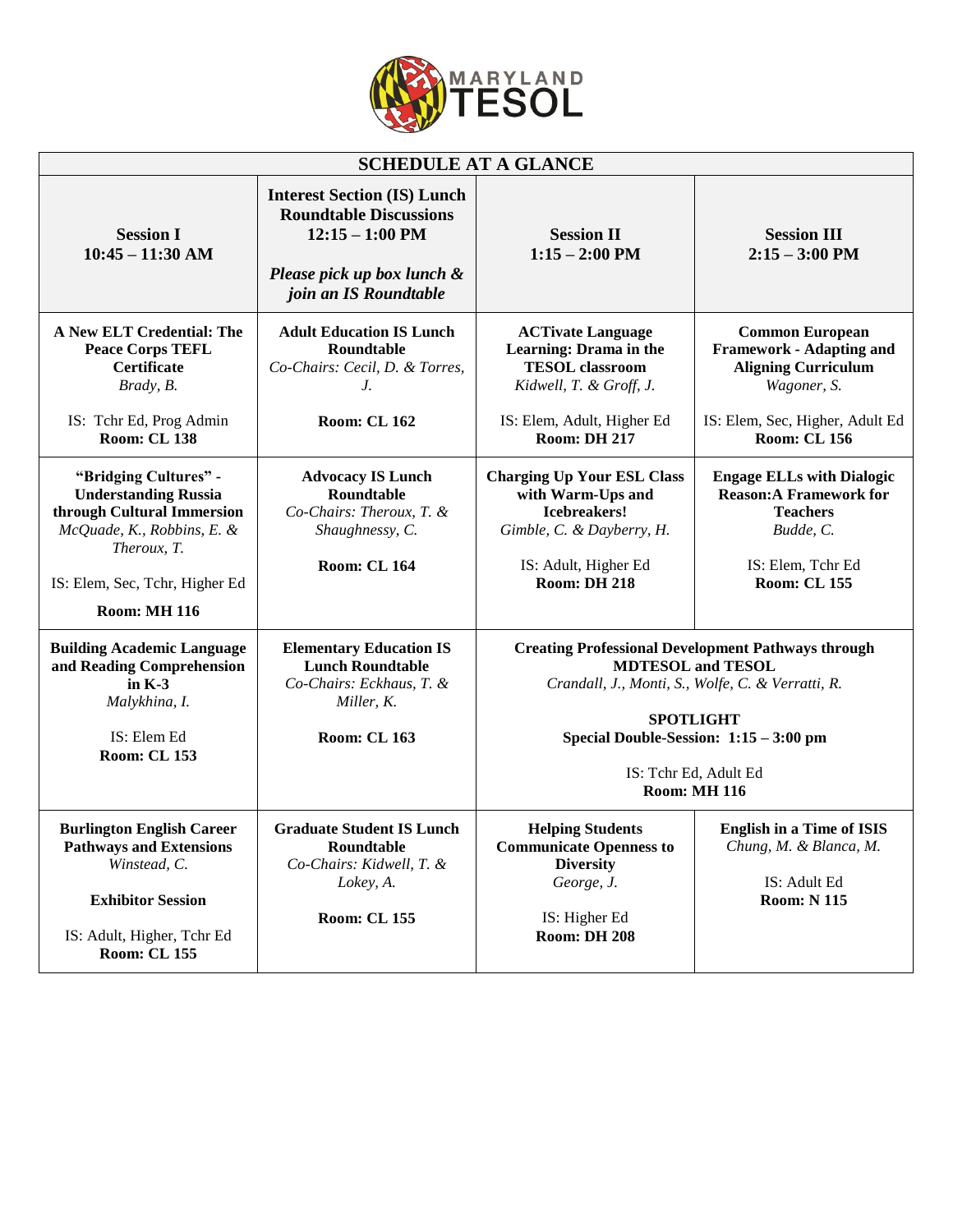

| <b>SCHEDULE AT A GLANCE</b>                                                                                                                                                                 |                                                                                                                                                                |                                                                                                                                                          |                                                                                                                                                                                                                            |  |
|---------------------------------------------------------------------------------------------------------------------------------------------------------------------------------------------|----------------------------------------------------------------------------------------------------------------------------------------------------------------|----------------------------------------------------------------------------------------------------------------------------------------------------------|----------------------------------------------------------------------------------------------------------------------------------------------------------------------------------------------------------------------------|--|
| <b>Session I</b><br>$10:45 - 11:30$ AM                                                                                                                                                      | <b>Interest Section (IS) Lunch</b><br><b>Roundtable Discussions</b><br>$12:15 - 1:00$ PM<br>Please pick up box lunch &<br>join an IS Roundtable                | <b>Session II</b><br>$1:15 - 2:00$ PM                                                                                                                    | <b>Session III</b><br>$2:15 - 3:00$ PM                                                                                                                                                                                     |  |
| <b>Co-Teaching Strategies to</b><br><b>Unlock the American</b><br><b>Government Classroom for</b><br>the Newest Americans<br>Hetzler, D. & Portier, P.<br>IS: Sec Ed<br><b>Room: MH 117</b> | <b>Higher Education IS Lunch</b><br>Roundtable<br>Co-Chairs: Betancourt, A. &<br>Hepler, J.<br><b>Room: CL 154</b>                                             | <b>Igniting Student Participation</b><br>with Interactive Activities<br>Rao, S.<br>IS: Sec, Adult, Higher, Tchr Ed<br><b>Room: DH 116</b>                | <b>Make Your Own Interactive</b><br><b>Challenges to Teach</b><br><b>Academic Language</b><br>Huckaby, M., Grimley, B.,<br>LaFountain, D. & Lakshman, V.<br><b>Exhibitor Session</b><br>IS: Elem Ed<br><b>Room: CL 165</b> |  |
| How is English Instruction in<br>the U.S. Versus China?<br>Martinez-Alba, G. &<br>Zhu, Y.<br>IS: Elem, Sec, Tchr Ed<br><b>Room: CL 164</b>                                                  | <b>Teacher Education &amp;</b><br><b>Professional Development IS</b><br><b>Lunch Roundtable</b><br>Co-Chairs: Faust, H. & Suarez,<br>D.<br><b>Room: CL 156</b> | <b>Singable Books: For Literacy,</b><br><b>Standards, and Fun!</b><br>Smallwood, B.<br>IS: Elem Ed<br><b>Room: DH 219</b>                                | <b>Motivating Change in</b><br><b>Response to</b><br><b>Internationalization</b><br>Johnston, S.<br>IS: Higher Ed<br><b>Room: CL 164</b>                                                                                   |  |
| <b>How to Assess</b><br><b>English Learners:</b><br>Purpose, Process, and<br><b>Practice</b><br>Hilton, G. & Chaudoin, C.<br>IS: Elem, Sec Ed<br><b>Room: MH 118</b>                        | <b>Program Administration IS</b><br><b>Lunch Roundtable</b><br>Co-Chairs:<br>Verratti, R. & Woo, M.<br><b>Room: CL 165</b>                                     | <b>Singing the Way to English</b><br><b>Success</b><br>Jones, T.<br>IS: Adult, Higher Ed<br><b>Room: DH 209</b>                                          | <b>Scaffolding Close Reading</b><br>with Text Sets<br>Faust, H.<br>IS: Elem, Sec, Adult, Higher Ed<br><b>Room: CL 154</b>                                                                                                  |  |
| <b>Motivating Faculty to Teach</b><br><b>NNES Students in WAC</b><br><b>Classrooms</b><br>Hepler, J.<br>IS: Higher Ed<br><b>Room: CL 165</b>                                                |                                                                                                                                                                | <b>Teaching Literacy to Central</b><br><b>American ESL Students in</b><br>the United States<br>Penton, L.<br>IS: Elem, Sec, Tchr Ed<br><b>Room: N115</b> | <b>Students Discovering Favorite</b><br><b>Ways to Practice English</b><br><b>Outside the Classroom</b><br>Ashton, E.<br>IS: Elem, Sec, Adult Ed<br><b>Room: CL 163</b>                                                    |  |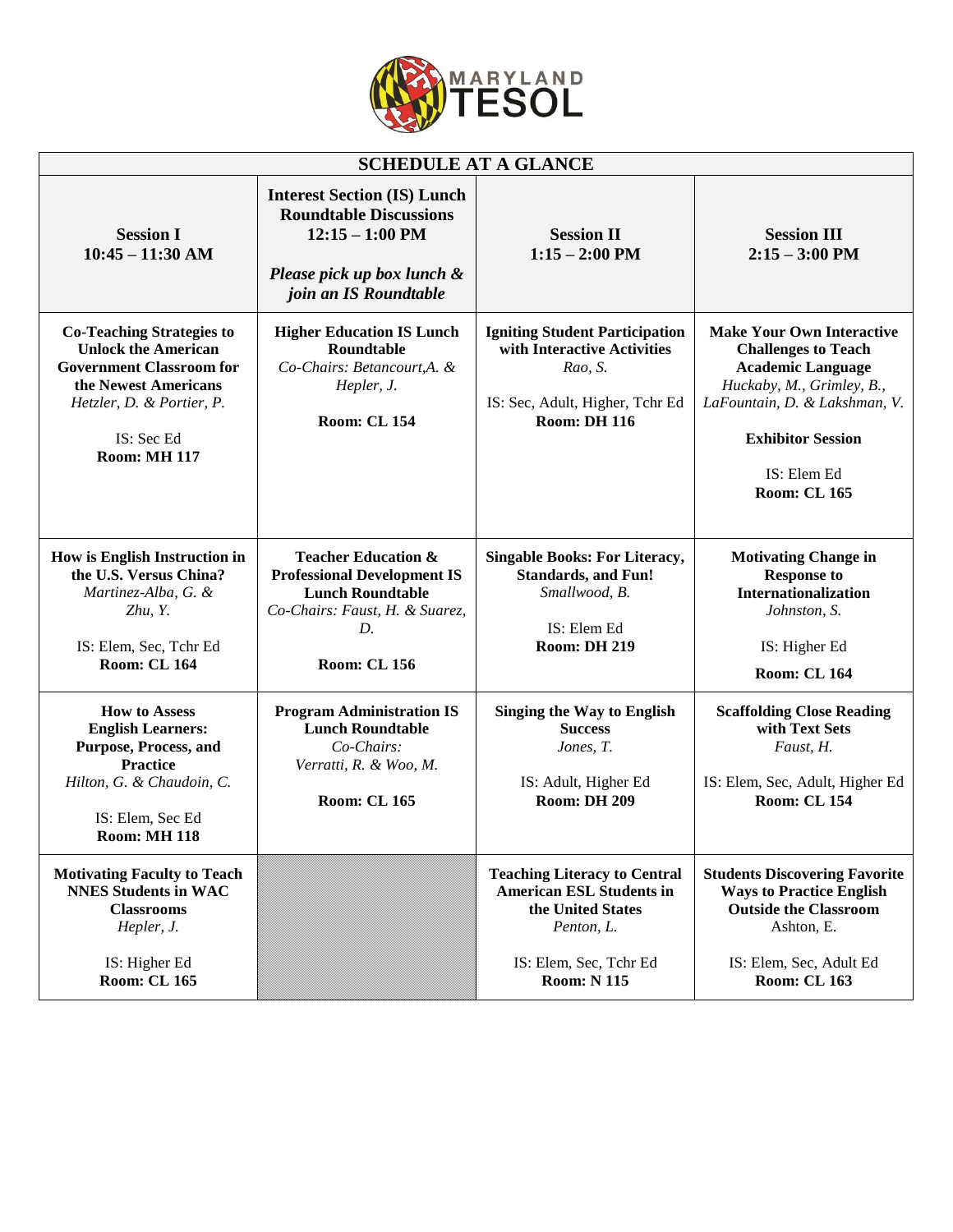

| <b>SCHEDULE AT A GLANCE</b>                                                                                                                                                                                                                                 |                                                                                                                                                 |                                                                                                                                                                                                            |                                                                                                                                                                                                 |  |  |
|-------------------------------------------------------------------------------------------------------------------------------------------------------------------------------------------------------------------------------------------------------------|-------------------------------------------------------------------------------------------------------------------------------------------------|------------------------------------------------------------------------------------------------------------------------------------------------------------------------------------------------------------|-------------------------------------------------------------------------------------------------------------------------------------------------------------------------------------------------|--|--|
| <b>Session I</b><br>$10:45 - 11:30$ AM                                                                                                                                                                                                                      | <b>Interest Section (IS) Lunch</b><br><b>Roundtable Discussions</b><br>$12:15 - 1:00$ PM<br>Please pick up box lunch &<br>join an IS Roundtable | <b>Session II</b><br>$1:15 - 2:00$ PM                                                                                                                                                                      | <b>Session III</b><br>$2:15 - 3:00$ PM                                                                                                                                                          |  |  |
| <b>Phonemic Awareness and</b><br><b>Literacy: Teaching Phonics to</b><br><b>Adults</b><br>Torres, J.<br><b>SPOTLIGHT</b><br><b>MDTESOL 2015-2016</b><br><b>Professional Development</b><br><b>Grant Awardee</b><br>IS: Sec, Adult Ed<br><b>Room: CL 156</b> |                                                                                                                                                 | The Color Vowel Chart: A<br><b>Pronunciation Tool and</b><br><b>Game!-For Every</b><br><b>Classroom</b><br>Taylor de Caballero, K.<br><b>Exhibitor Session</b><br>IS: Elem, Adult Ed<br><b>Room: N114</b>  | <b>Teach Abroad with the</b><br><b>English Language Fellow</b><br>Program<br>Potocka, M.<br>IS: Adult, Higher, Tchr Ed<br><b>Room: CL 153</b>                                                   |  |  |
| "Stand Out"<br>Taylor-Dixon, R.<br><b>Exhibitor Session</b><br>IS: Adult Ed<br><b>Room: N 114</b>                                                                                                                                                           |                                                                                                                                                 | <b>Understanding and Working</b><br>with Generation 1.5 Students<br>Woo, M., deKleine, C., Cotter,<br>E. & Lawton, R.<br>IS: Sec, Adult, Higher Ed, Prog<br>Admin<br><b>Room: DH 117</b>                   | <b>Teaching a Transitional</b><br><b>Learner – Skills for Univ</b><br><b>Success</b><br>Napolitano, L.<br><b>Exhibitor Session</b><br>IS: Higher, Tchr Ed,<br>Prog Admin<br><b>Room: CL 162</b> |  |  |
| <b>Teacher Self-care as a Core</b><br><b>Practice for teaching ELLs</b><br>Peercy, M., Fredricks, D.,<br>Kidwell, T. & DeStefano, M.<br>IS: Tchr Ed<br><b>Room: CL 163</b>                                                                                  |                                                                                                                                                 | <b>Using Rubrics to Assess</b><br><b>Writing</b><br>Milter, K.<br>IS: Higher Ed, Tchr Ed<br><b>Room: DH 108</b>                                                                                            | The Professional Identity of<br><b>ESL Teachers in Higher Ed</b><br>Rashed, D.<br>IS: Higher Ed, Prog Admin<br><b>Room: CL 138</b>                                                              |  |  |
| <b>Using Critical Response</b><br><b>Process for Teacher</b><br><b>Observation Feedback</b><br><b>Sessions</b><br>Munoz, X.<br>IS: Tchr Ed, Prog Admin<br><b>Room: CL 162</b>                                                                               |                                                                                                                                                 | <b>Using Your Emotions to Enhance Your Teaching</b><br>Keynote Speaker: Golombek, P.<br><b>SPOTLIGHT</b><br><b>Special Extended Breakout Session</b><br>$1:15 - 3:00$ pm<br>IS: ALL<br><b>Room: MH 117</b> |                                                                                                                                                                                                 |  |  |